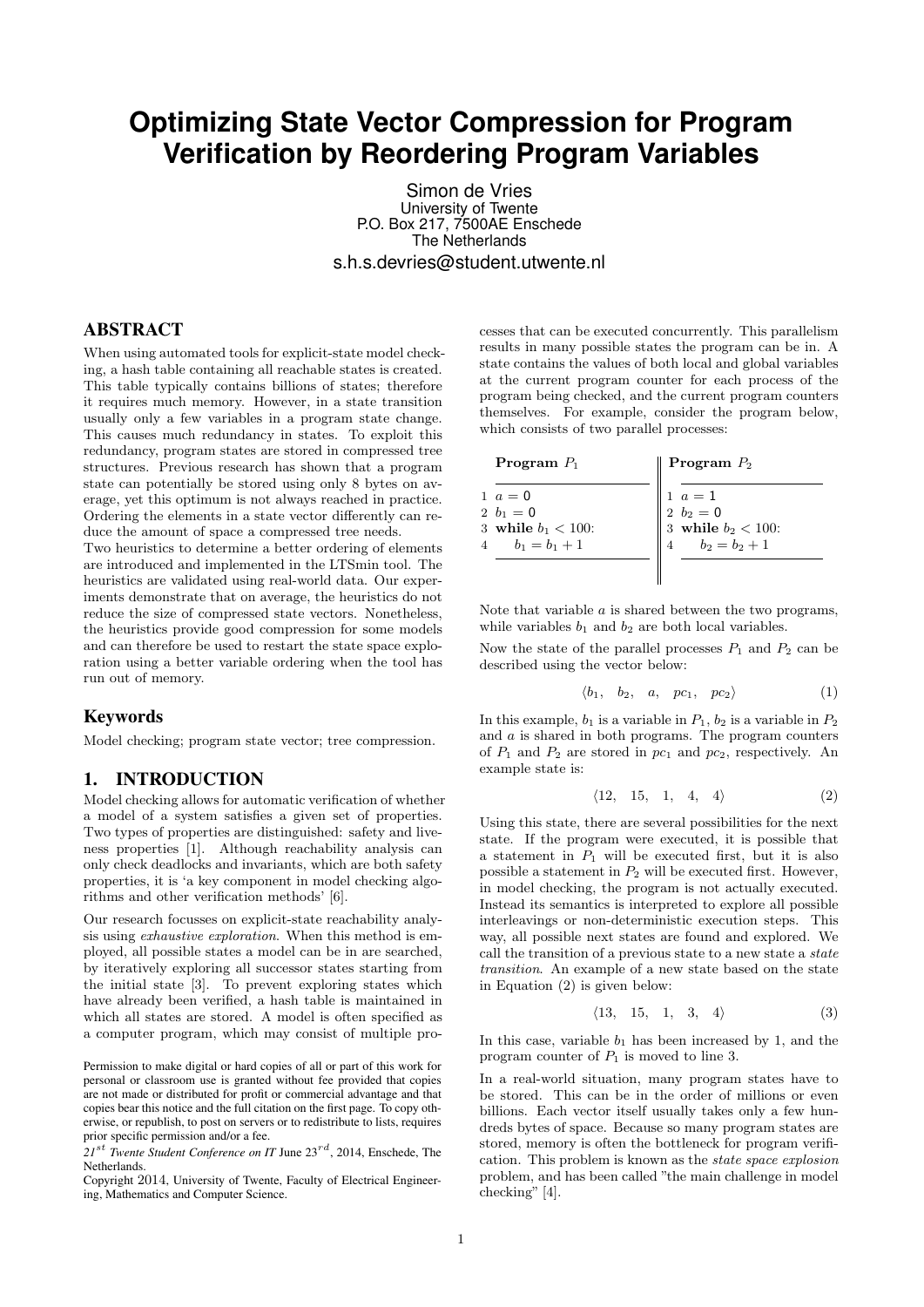- <span id="page-1-0"></span>1 type Tree = TreeTable(Tree *left*, Tree right, Table table, int k) | Nil 2 proc Tree tree\_create $(k)$
- 3 if  $(k = 1)$
- 4 return Nil
- $5$  return TreeTable(tree\_create( $\lceil \frac{k}{2} \rceil$ ), tree\_create( $\lfloor \frac{k}{2} \rfloor$ ), table\_create(2),  $k$ )

Algorithm 1. Tree data structure. Taken from [\[7\]](#page-8-4).

- <span id="page-1-1"></span>1 proc (int, bool) tree\_find\_or\_put(TreeTable(left,right,table,k), V)
- 2 assert  $(|V| = k)$
- 3  $(R_l, \_) := \text{tree\_find\_or\_put}(left, \, \text{lhalf}(V))$
- $4 (R_r, \_) := \text{tree\_find\_or\_put}(right, \text{right})$
- 5 return table find or put(table,  $\langle R_l, R_r \rangle$ )
- 7 proc (int, bool) tree\_find\_or\_put(Nil,  $V$ )
- 8 assert  $(|V| = 1)$

```
9 return (V[0], )
```
Algorithm 2. Tree data structure algorithm for the tree find or put function. Taken from [\[7\]](#page-8-4).



<span id="page-1-2"></span>Figure 1. Example of a state vector stored in a compressed tree.

## 2. BACKGROUND

To reduce storage requirements for the program states, the program states can be compressed. This is possible because program states typically contain highly redundant information; often, after a state transition, only a few variables are changed. For example, after the transition from the vector in Equation [2](#page-0-0) to the vector in Equation [3,](#page-0-1) only the first and fourth element of the vector are modified. To exploit the similarity between state vectors, the vectors are stored in compressed tree structures [\[7,](#page-8-4) [2\]](#page-8-5). This tree structure is defined in Algorithm [1.](#page-1-0) Every node in the tree contains a hash table, and may contain left and right children. The call to table\_create(2) in the tree\_create method creates a hash table in which tuples can be stored. The tree\_create method creates a new tree by creating a left and right subtree, and a hash table. In the hash table of each node, tuples of two integers are stored. These integers may contain either the value of a variable, or pointers to elements in the table of a child tree. If a node has a left subtree, the left integer in each tuple will be a pointer to an element in the table of the left subtree (and similarly for a right subtree). Given a suitable implementation, it is possible to use tree compression even for parallel (multicore) model checking [\[7\]](#page-8-4). This is for example possible with the LTSmin tool.

Algorithm [2](#page-1-1) shows how to put a new state vector  $V$  in the tree. The method tree\_find\_or\_put takes a compressed tree and a vector  $V$ , and returns an integer representing the index at which the vector is stored in the hash table of the tree and a boolean indicating whether the vector was contained by the tree already. First the left half of the vector is looked up in the left subtree. It is inserted if it is not yet contained in the left subtree. Then the right half of the vector is looked up or inserted in the right subtree. Finally, the two pointers to both halves of the vector in the subtrees are stored in the table corresponding to the current tree.

Consider the reachable state space of Program P, which consists of the parallel processes  $P_1$  and  $P_2$  (that is,  $P =$  $P_1||P_2$ . For this simple example, a subset of the total state space is given below:

$$
\begin{aligned}\n\{\langle b_1, b_2, a, pc_1, pc_2 \rangle \\
| b_1, b_2 \in 1 \dots 100 \land a \in \{0, 1\} \\
\land pc_1, pc_2 \in \{3, 4\}\n\end{aligned}
$$
\n(4)

This is not the complete state space; for clarity, the states with  $1 \leq pc_1 \leq 2$  or  $1 \leq pc_2 \leq 2$  are omitted.

In Figure [1,](#page-1-2) an example of a compressed tree is shown. The table on the left shows a subset of the set of vectors representing the states of program  $P$ , as used in the example above. The fourth vector in this table is the same as the vector in Equation [2.](#page-0-0) The vectors contained in the table are also stored in the tree on the right. In the tables on the right, indices to child hash tables are indicated by white boxes, whereas grey boxes are the leafs of the tree. The grey boxes represent the values of the vector; when read from left to right the original vector is reproduced. Each entry in the root table (the table in the center, containing only white boxes) represents a vector. By following the indices to the child tables, the original vectors can be recovered.

The main advantage of storing the vectors this way is that if variables have the same values in different states, this will automatically be shared. We can see this by calculating the storage requirements for both the table on the left and the tree on the right. We assume all boxes have size b bits. In the table, 9 vectors are stored using 5 boxes. Together, this takes  $9 \times 5b = 45b$ . The tree takes  $9 \times 2b + 5 \times 2b + 4 \times 2b + 3 \times 2b = 42b$ . While this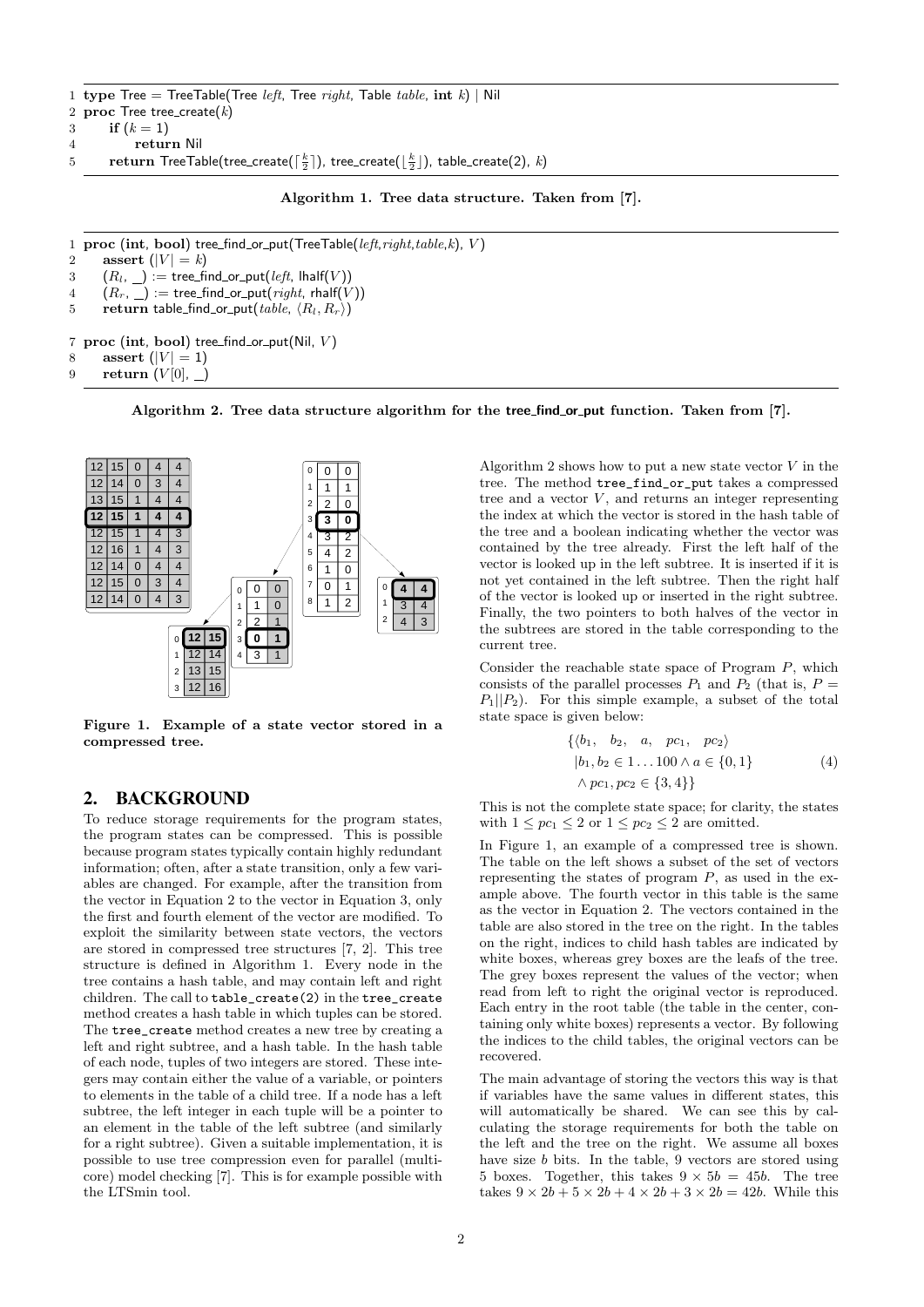

<span id="page-2-1"></span>Figure 2. Tree structure corresponding to the state vector of Equation [1.](#page-0-2)

may seem minimal, for larger state vectors the difference is often much larger [\[7\]](#page-8-4).

To gain some insight into how far state vectors can potentially be compressed, consider the following example. If a table  $d$  contains  $|d|$  tuples, and its sibling table  $e$  contains |e| tuples, then their parent table may contain up to  $|d| \times |e|$ entries – all combinations of indices to table  $d$  and  $e$ . The same principle can be applied to all parent and child tables and their siblings. The root table contains one entry for each vector, which costs 8 bytes. Because the root table contains combinations of elements in its child tables, the number of elements in the subtrees may be much smaller. In the best case, the average number of bytes a state vector costs in a compressed tree will be a small constant (approaching to 8 bytes), even for large vectors [\[7\]](#page-8-4).

## 3. PROBLEM STATEMENT

Unfortunately, in practice it is highly unlikely that a parent table contains all combinations of indices to its child tables. This is because in most real-world programs, some variables (e.g. loop counters) change often, whereas other variables hardly ever change. In the example program given in section [1,](#page-0-3) the variable  $a$  is changed only twice, whereas the loop counters  $b_1$  and  $b_2$  will change 101 times during the program's execution. This difference results in certain tables containing much more than the optimal number of entries, and some tables containing fewer elements. This in turn results in a suboptimal compression ratio.

To solve this problem, reordering the variables in the state vector has been proposed [\[7,](#page-8-4) [2\]](#page-8-5). By storing variables that often and independently change in different child tables, the tree structure can be used more efficiently. For example, by moving the often-changing variables  $b_1$  and  $b_2$ to different subtrees, the state vector in Equation [\(1\)](#page-0-2) can also be stored as:

<span id="page-2-3"></span>
$$
\langle a, pc_1, b_1, pc_2, b_2 \rangle \tag{5}
$$

The corresponding tree structure is shown in Figure [3.](#page-2-0) Compare this to the organisation in Figure [2,](#page-2-1) which shows the tree structure corresponding to the ordering of Equation [1.](#page-0-2)

To compare the storage requirements, the number of elements the hash table in each tree contains is shown in Table [1.](#page-2-2) The old ordering refers to the variable ordering from Equation [1,](#page-0-2) and the new ordering refers to the variable ordering from Equation [5.](#page-2-3) In this case, simply storing variables in the state vectors using a different order saves



<span id="page-2-0"></span>Figure 3. Tree structure corresponding to the state vector of Equation [5.](#page-2-3)

<span id="page-2-2"></span>Table 1. Comparing the old and new ordering of variables by the number of elements the hash tables of each tree contains.

| Tree   | Old ordering | New ordering |
|--------|--------------|--------------|
| Tree 1 | 41616        | 41616        |
| Tree 2 | 20403        | 410          |
| Tree 3 | 10202        |              |
| Tree 4 | 16           | 204          |
| Total  | 72237        | 42238        |

over 41%.

The numbers of the tree refer to the tree numbering in Figure [2](#page-2-1) and Figure [3.](#page-2-0) For example, Tree 4 contained 16 elements using the old ordering, and 204 elements in the new ordering. From Figure [2](#page-2-1) and [3,](#page-2-0) we can decude that this means there are 16 combinations of  $(pc_1, pc_2)$ , and 204 combinations of  $(pc_2, b_2)$ . This is indeed the case: the combinations of  $(pc_1, pc_2)$  are  $(1 \cdots 4, 1 \cdots 4)$ , and the combinations of  $(pc_2, b_2)$  are  $({3, 4}, 0 \cdots 100) \cup ({1, 2},$ 0). The table also shows that Tree 1 contains 41616 elements in both the old and new ordering. This is because the total number of vectors, and therefore the number of elements in the root tree, remains the same after reordering.

The difference in memory requirements using a different order in the state vector can make, brings us to the following research questions:

- 1. What heuristics are possible to find a better ordering of variables?
- 2. Can these heuristics be validated and be shown to reduce space usage for all real-world models?

# 4. RELATED WORK

For model checking, [\[3\]](#page-8-2) provides a good overview of different model checking techniques and their challenges. However, [\[3\]](#page-8-2) does not discuss any state compression techniques.

A possible state vector compression method is the Collapse method, as described by Holzmann [\[5\]](#page-8-6). The Collapse method stores variables of specific processes in seperate hash tables, so-called process tables. The elements in the process tables are then referenced by a root hash table.

More recently, a better compression method called 'tree compression' has been developed, and has been described by Laarman et al. in [\[7\]](#page-8-4). Laarman et al. also mention the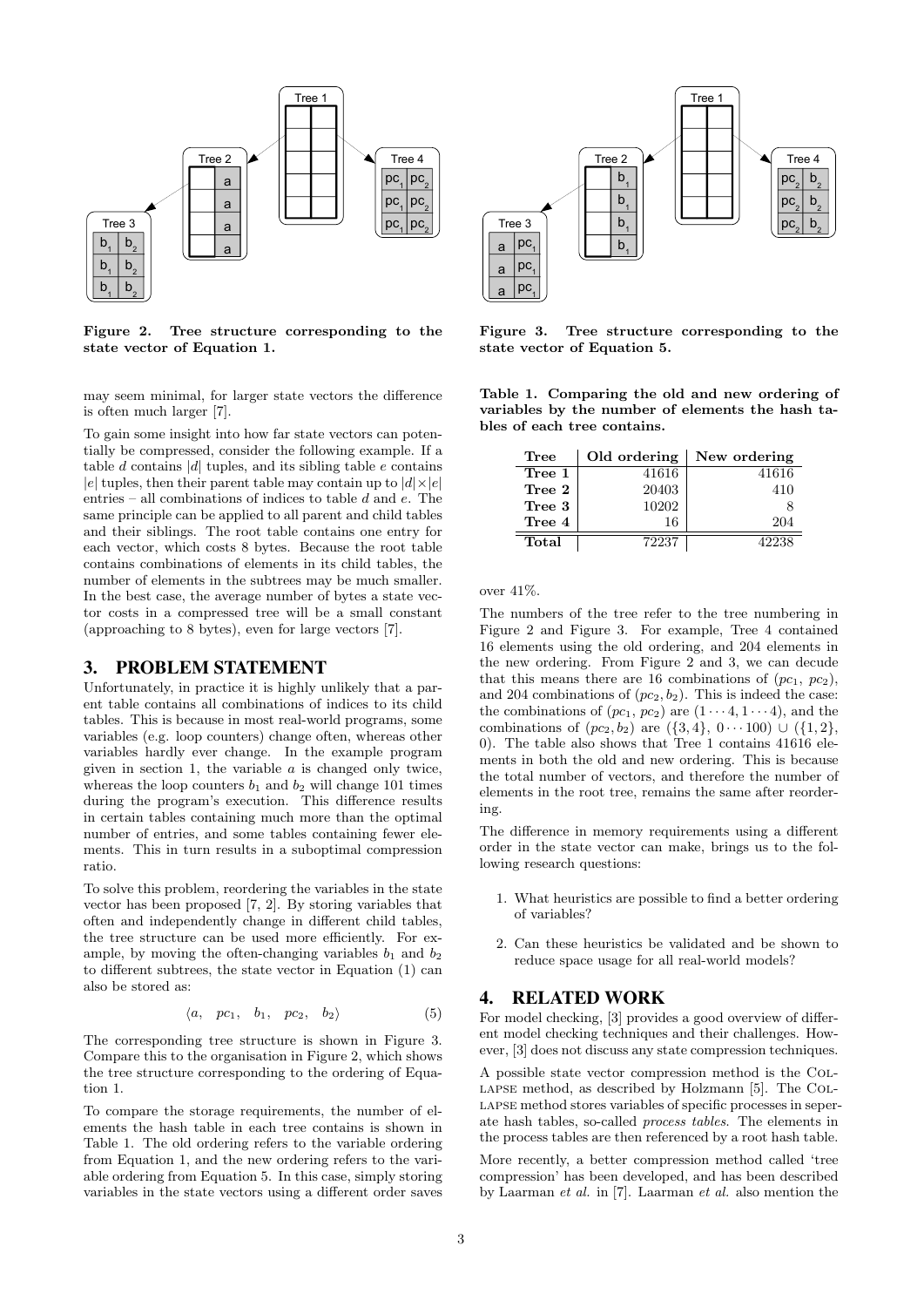specific problem of changing the order of variables in the context of model checking to achieve optimal compression for state vectors, but solving that problem is left for future research.

Blom et al. prove that on average, the size of a compressed state vector will stay below a certain constant threshold, regardless of the vector length [\[2\]](#page-8-5). Reordering the state vector and changing the tree structure are mentioned as possible ways for improving tree compression, and are explicitly mentioned as possibilities for future work.

This paper presents an approach to improve the results of [\[7\]](#page-8-4) and [\[2\]](#page-8-5), by proposing heuristics to determine better variable orderings and validating these heuristics.

# 5. RESEARCH METHOD

In order to automatically find an ordering that yields a better compression ratio, we develop several heuristics. We then analyse whether these heuristics fulfil the requirements outlined in Section [5.2.](#page-3-0)

#### 5.1 Finding heuristics

Our task is to develop heuristics which can find an ordering of the variables such as in Equation [5,](#page-2-3) such that state vectors stored using the new ordering on average cost less memory than when stored using ordering.

A trivial heuristic for finding a better variable ordering is to simply count the number of insertions in each tree table. After a fixed exploration depth it can then be calculated how the variables could have been ordered in order to achieve a more balanced tree. Finding the best variable ordering is not trivial, given that the number of state vector permutations increases exponentially with the size of the state vector. However, it is possible to obtain a better variable ordering using some simple methods. It is for example possible to put variables that change often in different subtrees. Intuitively, this means these two variables are combined at a higher level, closer to the root tree. The fact that the pairs of these two variables are also only available close to the root tree means that the combinations do not have to 'propagate' through several other levels, saving many elements in the lower trees.

After a better variable ordering has been found, the tree tables are emptied, and filled again using the newly discovered ordering of variables. This trivial heuristic is developed first, and is be used as a starting point and reference for other heuristics.

#### <span id="page-3-0"></span>5.2 Validating heuristics

After developing heuristics, we validated them using realworld data provided by the BEEM database. The BEEM database is a database containing benchmarks for model checking software [\[8\]](#page-8-7). The most important factor when validating heuristics is space usage: does the heuristic actually decrease space usage for all models, or do specific datasets exist that actually require more space than before?

The second validation criterium is execution time. A heuristic is most useful if a trial run of only a few iterations provides enough information for the heuristic to find a better ordering.

## 6. MATHEMATICAL DESCRIPTION

Given a set of vectors S and an order O such that  $|O| \geq$ 2, it is possible to calculate the total number of bytes required to store the set of vectors in a tree. First, we define  $S_{\{O_1,O_2,\dots O_m\}}$  as the set of all combinations of  $x_{O_1}$ ,

 $x_{O_2}, \cdots x_{O_m}$ . S<sub>O</sub> is the set S, projected on the elements in the set  $O$ . More precisely, given the set  $S$  of all state vectors  $\langle x_1, \cdots x_n \rangle$ , the subvector set  $S_{O_1, O_2, \cdots O_m}$   $(m \leq n)$ is given by the following definition:

$$
S_{O_1,O_2,\cdots O_m} = \{ \langle x_{O_1}, x_{O_2}, \cdots x_{k_m} \rangle | \langle x_1, x_2, \cdots x_n \rangle \in S \}
$$

The total number of bytes a tree takes up in memory can now be determined by adding the size of the root tree, and its subtrees. For any given order  $O$  and set of vectors S, the total tree size  $n_O(S)$  can be calculated using the following equation:

$$
n_O(S) = \begin{cases} 0 & \text{if } |O| < 2\\ |S_{\{o_1, o_2\}}| & \text{if } O = (o_1, o_2)\\ n_{\text{lhalf}(O)}(S) + |S_O| & \text{if } |O| > 3\\ +n_{\text{rhalf}(O)}(S) & \end{cases}
$$
(6)

In this equation, lhalf( $O$ ) and rhalf( $O$ ) compute the left and right half of the ordering vector  $O$ , respectively. The function 'lhalf' also includes a middle element, if  $|O|$  is odd. As an example,  $\text{half}((1, 2, 3, 4, 5)) = (1, 2, 3)$  and rhalf $((1, 2, 3, 4, 5)) = (4, 5).$ 

This is perhaps best explained using the example seen before. In the example shown in Figure [1,](#page-1-2) using the order given in Equation [1,](#page-0-2) the root tree corresponds to the set  $\overline{S}_{\{1,2,3,4,5\}} = S$ . The left subtree contains the elements in  $S_{\{1,2,3\}}$ , whereas the right subtree corresponds to  $S_{\{4,5\}}$ . The leftmost tree contains the combinations of  $b_1$  and  $b_2$ , which are the first two elements in each state vector. Therefore the leftmost tree contains  $S_{\{1,2\}}$ . The number of bytes this tree takes up in memory can be calculated by adding the number of elements in the tree and all subtrees, multiplied by the number of bytes a tuple of two variables costs. In this example, this size  $n_{(1,2,3,4,5)}(S)$ amounts to:

$$
n_{(1,2,3,4,5)}(S) = 2(|S_{\{1,2,3,4,5\}}| + |S_{\{1,2,3\}}| + |S_{\{1,2,3\}}| + |S_{\{4,5\}}| + |S_{\{1,2\}}|)
$$
  
= 2(9 + 5 + 3 + 4)  
= 42 bytes

Now the problem of finding the ordering that results in an optimal compression ratio is reducible to the problem of finding the ordering vector O for which  $n<sub>O</sub>(S)$  is minimal.

Even when an optimal ordering has been found, it is possible that the tree does not yet have an optimal structure. For example, we define the set of state vectors  $S$  as follows:

$$
S = \{ \langle i, 1, 1, 1 \rangle | 1 \le i \le 1000 \}
$$
 (7)

If this set  $S$  is stored in a tree like in Figure [4a](#page-4-0)), this will cost  $2(1000 + 1000 + 1) = 4002$  bytes. However, if we change the structure of the tree to Figure [4b](#page-4-0)), this is reduced to  $2(1000 + 1 + 1) = 2004$  bytes. This is not a focus for our research, though.

#### 6.1 Limitations

Although we have found a mathematical function to determine the memory requirements of a given set and ordering, this function is of limited use so far. This is for three reasons: firstly, calculating  $|S_k|$  is an expensive operation. In practice, calculating  $|S_k|$  means all vectors in S need to be projected on k and added to a new set.

Secondly, the number of orderings is too large to calculate  $n<sub>O</sub>(S)$  for all orderings O. If this would be possible, we can simply find which ordering O results in the smallest  $n_O(S)$ and use that ordering. However, for a vector of length  $l, l!$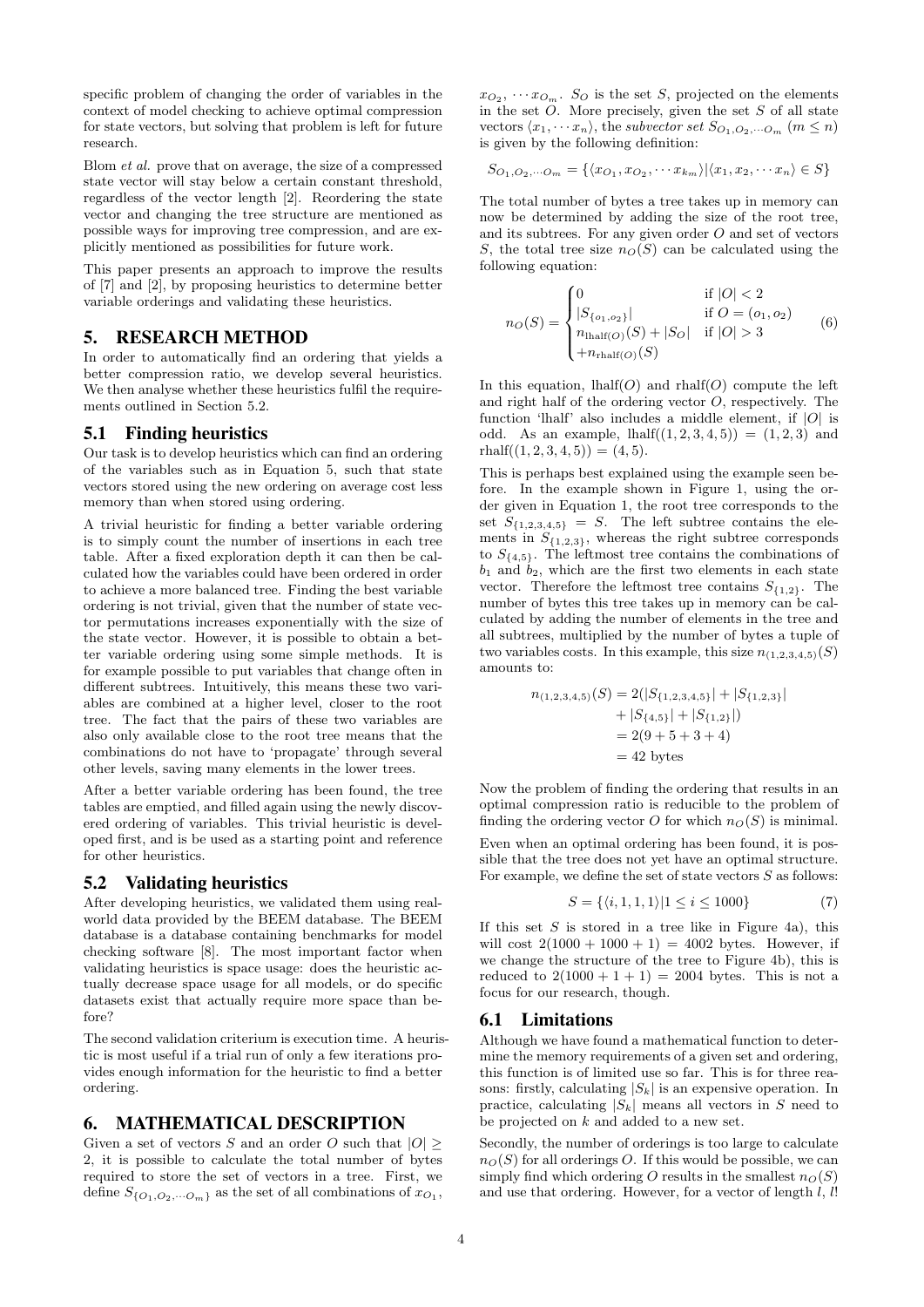

<span id="page-4-0"></span>Figure 4. Example of two different tree structures for the vector  $\langle a, b, c, d \rangle$ . The numbers in gray represent the number of elements stored in the hash tables at each level.

different orderings are possible. Even for relatively small values of  $l$ , the number of different orderings is so large it is infeasible to try them all.

Thirdly, in practice the set  $S$  is not known entirely when the new ordering is determined. A limited trial run is performed, which results in a partial vector set. This set does not contain all vectors, but is a subset of the full set S. Therefore, even if an optimal ordering O can be found for this partial set, this ordering is not necessarily optimal for the full set of vectors S.

A final limitation has to do with the specific implementation of the hash tables in LTSmin. The function  $n_Q$  does not take maximal sharing within a hash table into account. Maximal sharing allows a tuple which is used in the table of multiple trees to be stored only once, in one table [\[7\]](#page-8-4). This reduces memory requirements, but this optimization is not taken into account by the function above. The function simply counts duplicate tuples multiple times instead of only one tuple.

# 7. HEURISTICS

In this section, first the implementation of heuristics in general is described. After that, the implementation of our two new heuristics is described in detail, as well as the limitations for both heuristics.

#### 7.1 Implementation

Each heuristic requires some data to be able to find a better variable ordering. This data is produced by performing a limited trial exploration, in which the state space exploration algorithm is run for a limited number of iterations. This number of iterations as well as the exploration strategy for the trial run can be varied. When the number of iterations is reached, the exploration algorithm is stopped. Then a method is called that produces a better ordering, given the information provided by the trial exploration. Then the state space exploration algorithm is started again, now using the new ordering.

#### <span id="page-4-2"></span>7.2 Counting distinct values

The first heuristic is described in Algorithm [3.](#page-5-0) The function get\_variables returns a list of variables in the state vector stored by the tree. For each variable, the number of unique values in the tree are counted. In practice, this could be determined by creating a hash table for each variable before the exhaustive search is started. While storing a state vector in the tree database, each variable is stored in the corresponding hash table too. This allows for efficient retrieval of the number of distinct values of each variable afterwards.

After a list of variables is obtained, the list is sorted by the 'count'-field the variables. This list is then passed as an argument for 'find\_better\_ordering'. This method again returns a list of variables, but now in a potentially better ordering. This list of variables is finally converted to a list of numbers of variables, so the new order can be used by the reordering algorithms.

Variables are ordered in ascending order by their frequency of change. Next, consecutive variables are placed in different subtrees, i.e. the first is placed in the left subtree, the second in the right, and so on. This redistribution of variables over the tree is applied recursively for the subtrees. This way, variables in the state vector that change often will appear in different subtrees. The tree distance<sup>[1](#page-4-1)</sup> between two variables that change often (or change hardly) is maximized.

It can be seen from Algorithm [1](#page-1-0) that a tree is constructed by splitting the state vector into two (approximately) equal parts. This is why appending the optimized lists ensures that each item in the first list will appear in the left subtree, and each item in the second list will appear in the right subtree.

Consider the program  $P$ , as defined in Section [1.](#page-0-3) First the number of different values that are assigned for each variable is determined. For the variables  $b_1$  and  $b_2$  this number is 101  $(0 \cdots 100)$ , *a* will be assigned 2 values  $(0, 0)$ 1), and  $pc_1$  and  $pc_2$  will both be assigned 4 values  $(1 \cdots 4)$ . Ordering them in ascending order yields:

$$
a \quad pc_1 \quad pc_2 \quad b_1 \quad b_2 \tag{8}
$$

Now  $a$  is put leftmost in the left subtree, which is at position 0 in the state vector. Then  $pc<sub>1</sub>$  is put leftmost in the right subtree, which is at position 4. The variable  $pc<sub>2</sub>$ is placed in the right subtree of the left subtree, and  $b_1$  is put rightmost in the tree. Finally,  $b_2$  is put in the right subtree of the left subtree of the left subtree. The new ordering then becomes:

$$
\langle a, b_2, pc_2, pc_1, b_1 \rangle \tag{9}
$$

In Algorithm [3,](#page-5-0) is possible to eliminate the recursive call to find\_ordering. Algorithm [4](#page-5-1) shows a non-recursive implementation of this heuristic. It uses the index of each variable in the sorted array to determine its position in the state vector. It takes advantage of the binary representation of each index in the sorted array of variables to calculate each variable's new path in the tree. From these paths, the position in the state vector is derived.

The major drawback of this heuristic is that it fails to take combinations of variables into account. Variables are only ordered by how much distinct values each of them have. This is only optimal if all variables are independent of each other. In practice, this is hardly ever the case. Consider for example the following set of state vectors:

$$
S = \{ \langle i, i, 1, 1 \rangle | 1 \le i \le 1000 \}
$$
 (10)

Now the number of distinct values will be 1000 for both the first and the second element in the vector. The first variable is therefore put in another subtree than the second variable. However, because both variables are equal in each vector,  $|S_{\{1,2\}}|$  is only 1000 (instead of 1000  $\times$  1000). This means it would have cost less memory if both variables had been put in the same subtree.

<span id="page-4-1"></span><sup>&</sup>lt;sup>1</sup>The minimum number of nodes passed when travelling from the first to the second variable in the tree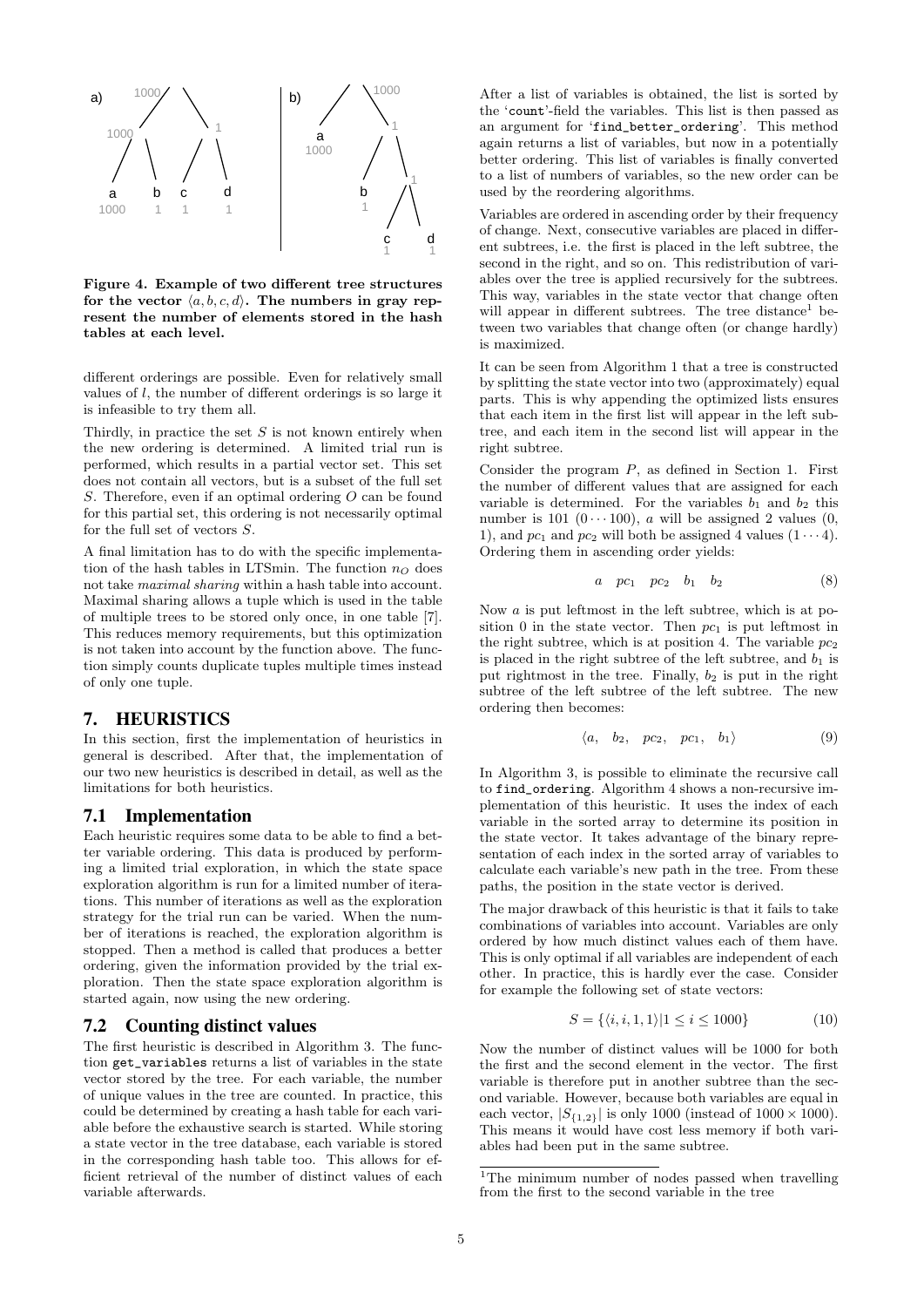<span id="page-5-0"></span>1 type Tree = TreeTable(Tree *left*, Tree right, Table table, int k) | Nil 2 type Variable  $=$  (int number, int *count*) 4 proc find\_better\_ordering(Tree tree) 5 return ( 6  $v$ .number for Variable  $v$  in 7 find\_variable\_ordering( 8 order by count( 9 get\_variables(tree) // get\_variables() returns a list of variables in the state vector stored by the tree 10 ) 11 ) 12 ) 14 Variable[] find\_ordering(Variable[] variables) 15 if (|variables|  $\leq$  1) return variables // only one ordering possible  $17$  // Now we put the most changing variable in the left subtree,  $18$  // the variable changing second most in the right subtree,

19  $//$  then the variable changing third most in the left subtree again,

20 // *etc.* 

- 21 Variable<sup>[]</sup>  $left =$  (variables<sup>[i]</sup> for even i)
- 22 Variable<sup>[]</sup>  $right =$  (variables<sup>[i]</sup> for odd i)
- 24 return append(find\_ordering( $left$ ), find\_ordering( $right$ ))

Algorithm 3. First heuristic to find a better ordering of a state vector. See Section [7.2](#page-4-2) for a detailed description.

<span id="page-5-1"></span>1 type Tree = TreeTable(Tree *left*, Tree *right*, Table *table*,  $int k$ ) | Nil 2 type Variable  $=$  (int number, int count) 4 proc find\_better\_ordering(Tree tree) 5 Variable<sup>[]</sup> ordered\_variables 6 ordered\_variables  $=$  order\_by\_count(  $7$  get\_variables( $tree$ ) 8 ) 10 depth  $= \lceil \log_2 \rceil$ ordered\_variables $| \rceil$ 12 result =  $(0 \cdots n-1)$ 13 for  $v \in (0 \cdots)$  ordered\_variables $|-1$ ): 14  $pos = 0 // The current position in the state vector$ 15 rightOffset  $= 2^{depth-1}$  // The offset which will be added to pos if the variable should be added to the right subtree 16 **for**  $d \in (0 \cdots depth - 1)$ : 17 // If bit\_set(v, d) = 0, then this variable should be added to the left subtree 18  $//$  Otherwise, it should be added to the right subtree 19 leftOrRight =  $bit_set(v, d)$ 20 if (leftOrRight  $= 0$ ) 21  $//$  Add variable to the left subtree 22  $\frac{1}{2}$  // Don't need to adjust pos, just descend into the left subtree 23 else 24 // Add variable to the right subtree  $25$  pos = pos + rightOffset 26 rightOffset =  $\frac{\text{rightOffset}}{2}$  $27$  result $[v] =$  ordered\_variables[pos].number 29 return result  $31$  // Checks if bit bit is set in number number.  $32$  // Bit 0 is the least significant bit.  $33$  // An example implementation of bit\_set is given below: 34 proc bit\_set(int number, int bit) 35 return (number &  $(1 << bit)) >> bit$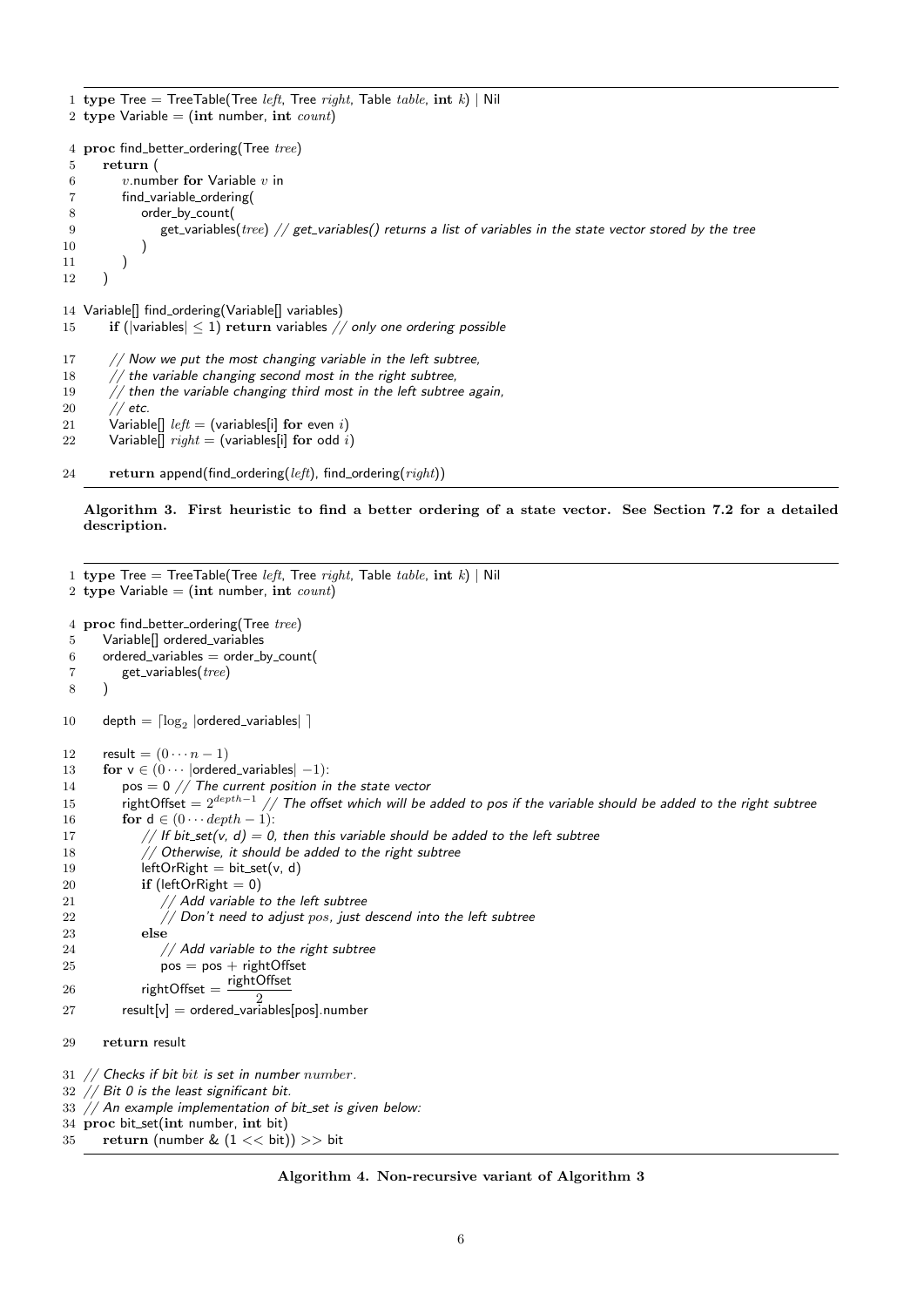# <span id="page-6-0"></span>7.3 Swapping paths

A way to improve an existing ordering is to walk the tree, taking the largest subtree at each node. The element in the state vector that is reached this way, is the element that is 'responsible' for most combinations of all elements. Now we walk the tree again, but now taking the smallest subtree at each node. By swapping the variable found this way with the variable that is found by each time taking the largest subtree, a new tree can be created that likely has a higher compression factor. By repeating this process for all subtrees, an even better reordering can be found. This algorithm is described in Algorithm [5.](#page-7-0)

The main idea for this heuristic is to use the information about combinations of variables found by the the trial exploration. The cardinality of the following sets can be deduced from the tree yielded by the trial exploration:

- $S_{\{1,2\}}, |S_{\{3,4\}}|, |S_{\{5,6\}}|, \cdots$  These sets are stored in hash tables in the lowest level of the tree.
- $S_{\{1,2,3,4\}}, |S_{\{5,6,7,8\}}|, \cdots$ . These sets are stored in hash tables in the second lowest level of the tree.
- $S_{\{1,2,3,4,5,6,7,8\}}, |S_{\{9,10,11,12,13,14,15,16\}}, \cdots$ . These sets are stored in hash tables in the third lowest level of the tree.
- . . .
- $S$ , which is stored in the highest level of the tree, in the root table.

The algorithm uses this information in the tree by finding paths in which many large nodes<sup>[2](#page-8-8)</sup> are passed and paths in which many small nodes are passed. The variables these two paths point to are then swapped. Intuitively, this 'spreads the load' of the tree better. Nevertheless, due to the fact that the information contained by the tree is only partial, this does not necessarily result in the optimal ordering.

#### 8. EXPERIMENTAL RESULTS

In order to validate the heuristics presented in Section [7.2](#page-4-2) and [7.3,](#page-6-0) a benchmark was performed. For a number of models, the original memory requirements were measured, and compared to the memory requirements of the new heuristics. The memory requirements were measured in terms of average number of bytes per stored state vector. The results of this benchmark are shown in Figure [5.](#page-6-1) The benchmark was executed for a total of 238 models in the BEEM-database. For reasons of clarity, only a small sample of these benchmarks are shown in Figure [5.](#page-6-1) The average has been calculated over all 238 models, though.

In this figure, it is clear that the heuristics does not reduce memory requirements much for most models. On average, the heuristics make hardly any difference. Compared to the original variable ordering, the first heuristic saves on average 0.63 bytes per state, and the second heuristic saves on average 0.06 bytes per state. Still, for some models a significant improvement has been achieved. For example the elevator.2 model required 19 bytes per state using the original ordering of the state vector, but when using the ordering found by the second heuristic this is reduced by almost 40% to 11.8 bytes per state. This is much closer to the theoretical limit of 8 bytes per state.



<span id="page-6-1"></span>Figure 5. Benchmarking memory requirements of both heuristics, compared to original memory requirements.



<span id="page-6-2"></span>Figure 6. Diagram showing the average size per state vector over the 'final size' on the vertical axis, and the maximum exploration depth during the trial exploration on the horizontal axis.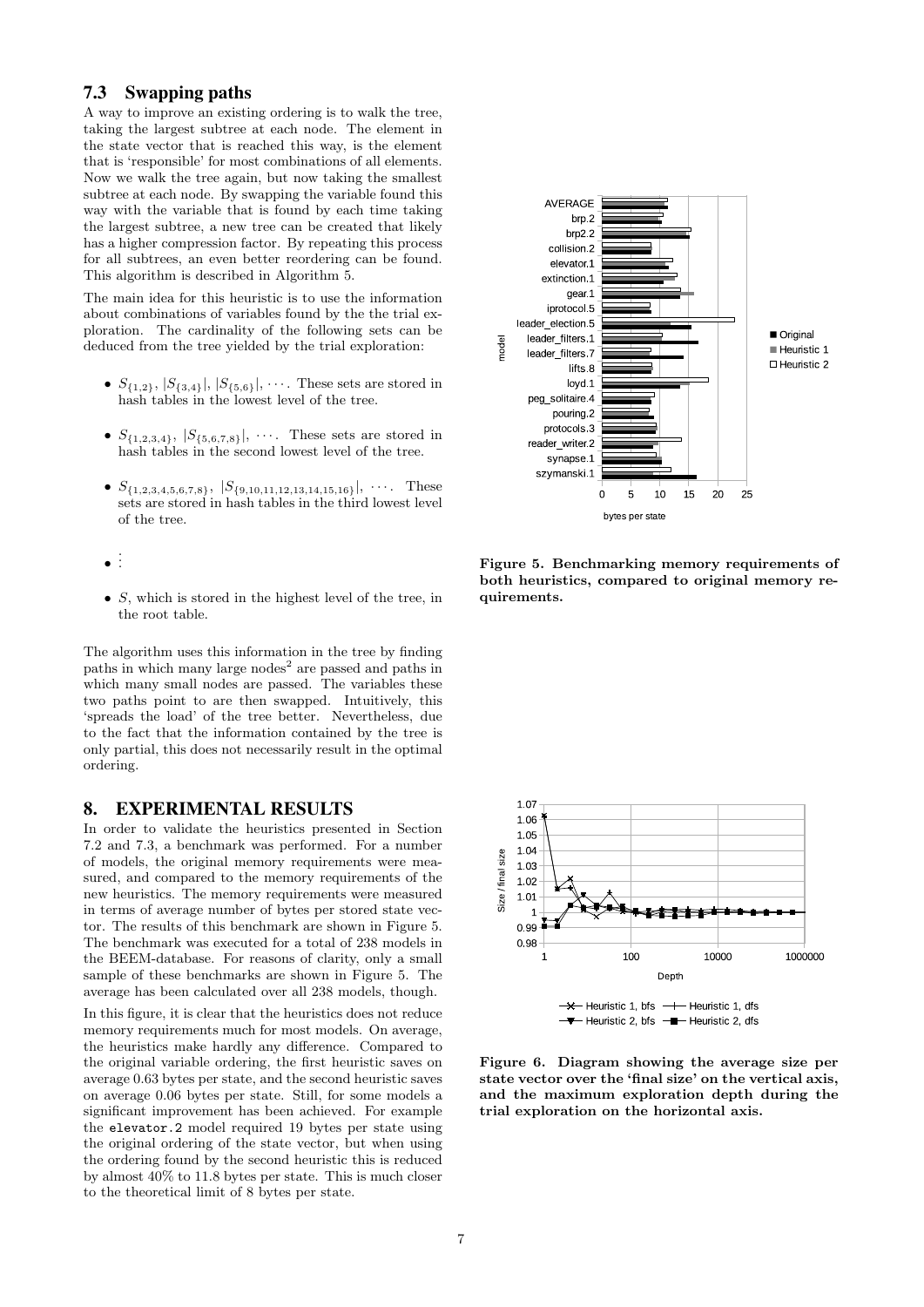```
1 type Tree = TreeTable(Tree left, Tree right, Table table, int k) | Nil 2 proc find_better_ordering(Tree tree)
   proc find_better_ordering(Tree tree)
 3 sorted_combinations = sort_combinations(tree, 0)
4 better_ordering = (0 \cdots n-1)6 \qquad n = |sorted\_combinations|7 for i \in (0 \cdots \lfloor \frac{n}{2} \rfloor - 1):
8 swap(
9 better ordering[sorted combinations[i]],
10 better_ordering[sorted_combinations[n − i + 1]]
11 )
13 return better_ordering
15 proc sort_combinations(TreeTable(Tree left, Tree right, Table table, int k), int leftmost)
16 if (left = Nil)17 return leftmost
19 if (right = Nil)20 return sort_combinations(left, leftmost)
22 if (|left.table| < |right.table|)<br>23 return append
23 return append<br>
24 sort_combinat
             sort_combinations(left, leftmost),
25 sort_combinations(right, leftmost + \lceil \frac{k}{2} \rceil)
26 )
27 else
28 return append(
29 sort_combinations(right, leftmost + \lceil \frac{k}{2} \rceil),
30 sort_combinations(left, leftmost)
31 )
```
Algorithm 5. Second heuristic to find a better ordering of a state vector. See Section [7.3](#page-6-0) for a detailed description.